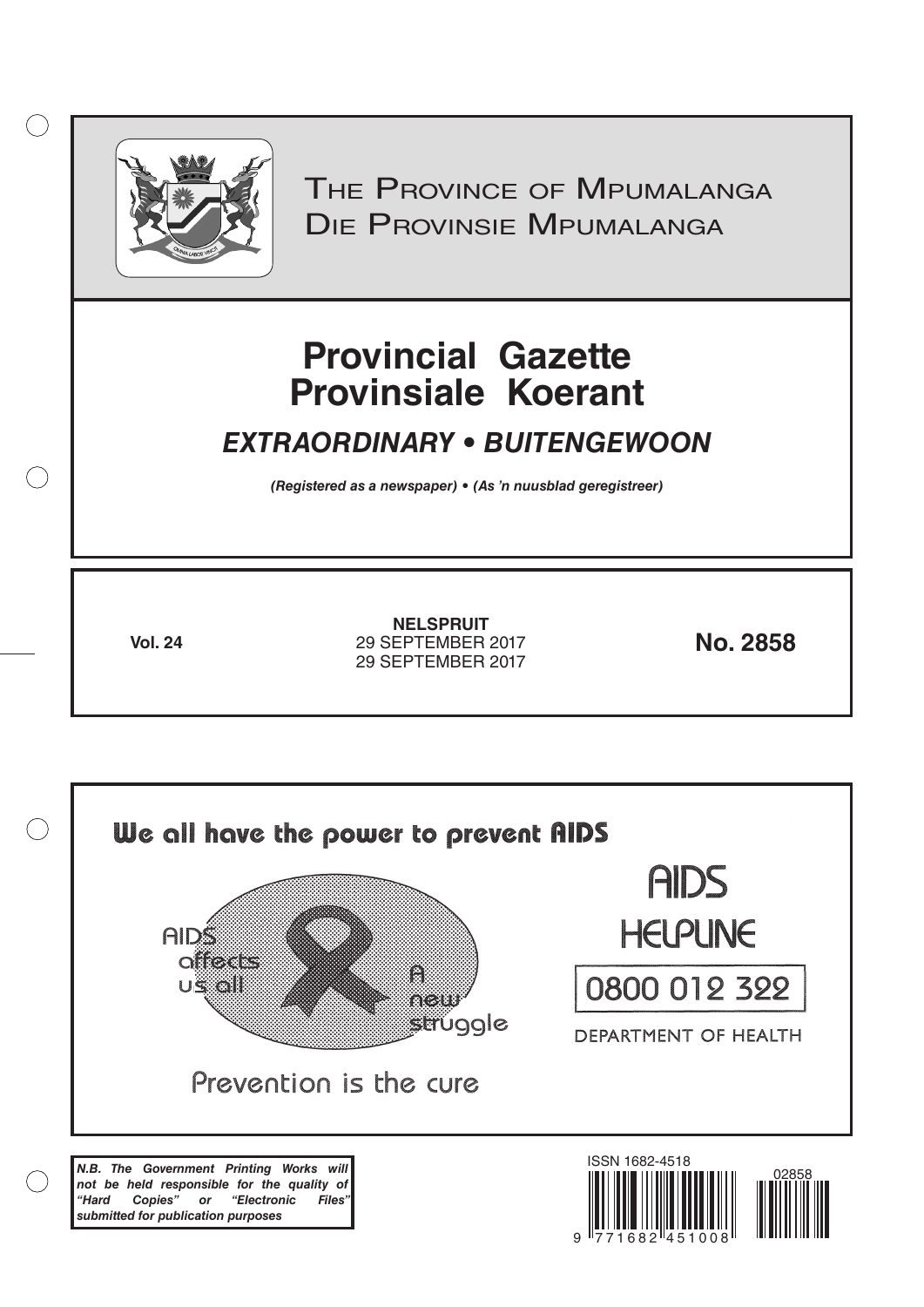## **IMPORTANT NOTICE:**

**The GovernmenT PrinTinG Works Will noT be held resPonsible for any errors ThaT miGhT occur due To The submission of incomPleTe / incorrecT / illeGible coPy.**

**no fuTure queries Will be handled in connecTion WiTh The above.**

#### **CONTENTS**

|     |                                                                                                     | Gazette<br>No. | Page<br>No. |
|-----|-----------------------------------------------------------------------------------------------------|----------------|-------------|
|     | <b>PROVINCIAL NOTICES • PROVINSIALE KENNISGEWINGS</b>                                               |                |             |
| 128 | Local Government: Municipal Electoral Act (27/2000): Ward 01 of the Dr Pixley Ka Isaka Seme [MP302] | 2858           |             |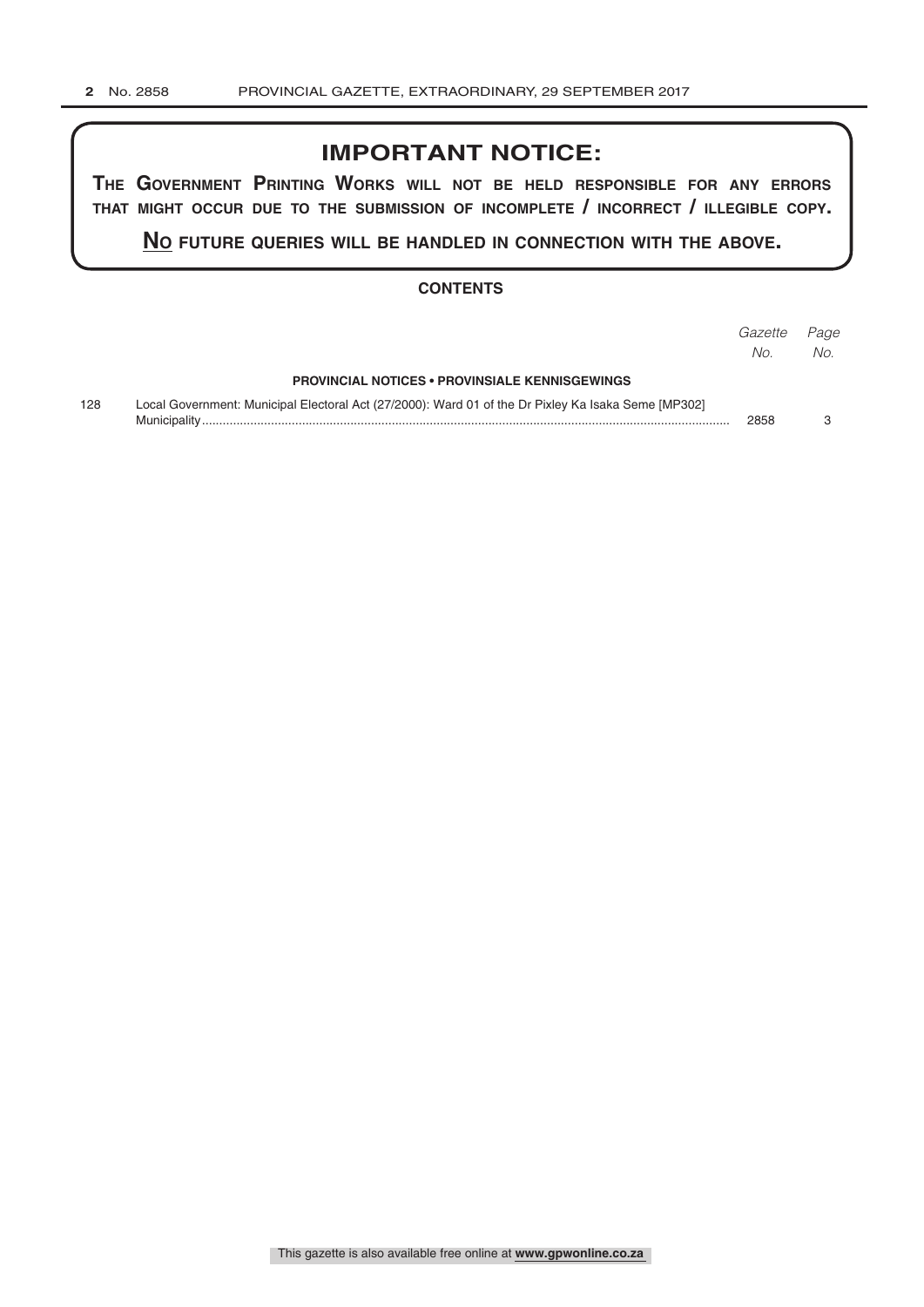### Provincial Notices • Provinsiale Kennisgewings

#### **PROVINCIAL NOTICE 128 OF 2017**

#### **ELECTORAL COMMISSION**

#### **AMENDED ELECTION TIMETABLE**

The Electoral Commission hereby gives notice that it has in terms of section 11 of the Local Government: Municipal Electoral Act, 2000, compiled the election timetable set out below to apply to the municipal by-elections to be held on 18 October 2017 in respect of Ward 01 of the Dr Pixley Ka Isaka Seme [MP302] Municipality as proclaimed by Provincial Notice number 114 of 2017 as published in the Provincial Gazette No 2853 of the Mpumalanga Province, dated 15 September 2017. A reference to "section" in this election timetable is a reference to that section in the Local Government: Municipal Electoral Act, 2000 (Act No. 27 of 2000).

#### **Cut-off time for act to be performed**

1 An act required in terms of this Act to be performed by not later than a date in the election timetable must be performed before 17:00 on that date, unless otherwise specified.

#### **Certification of the voters' roll**

2 By 21 September 2017 chief electoral officer must certify the segments of the voters' roll for the voting districts to be used in the by-elections in terms of section 6(2)(a).

#### **Notice that lists of addresses of voting stations are available for inspection**

3 By 21 September 2017 the chief electoral officer must give notice that copies of a list of voting stations and their addresses will be available for inspection at the office of the Commission's local representative in terms of section 19(5).

#### **Notice of route of mobile voting stations**

4 If the Commission decides to use mobile voting stations in the byelections, the Commission must by 29 September 2017 give notice of the route, including the locations and estimated times of stopping of each mobile voting station in terms of section 22(1).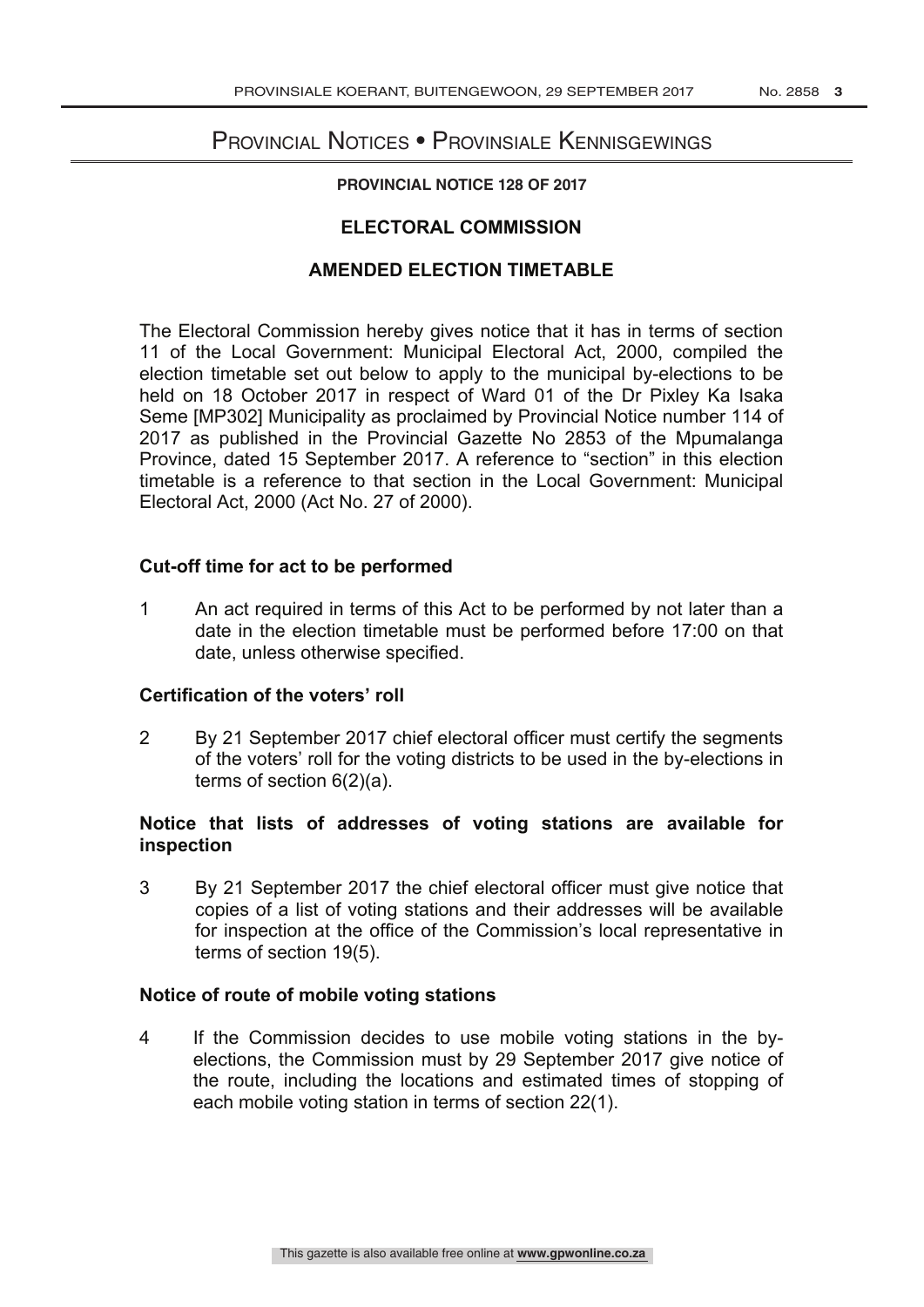#### **Cut–off date for nomination of ward candidates to contest an election**

5 By no later than 26 September 2017 at 17h00, the nomination of a person to contest the by-election in a municipality as a ward candidate must be submitted to the Commission's local representative on a prescribed form and in the prescribed manner in terms of section 17(1).

#### **Cut–off date for compilation and certification of ward candidate lists**

6 By 2 October 2017 the Commission must compile for each ward a list of ward candidates, certify those lists for that by-election, and keep copies of the lists available at the office of the Commission's local representative in terms of section 18 (1).

#### **Cut-off date for issuing certificates**

7 By 2 October 2017 the Commission must issue to each ward candidate contesting the by-election, a prescribed certificate in terms of section 18(1)(d).

#### **Application for special vote**

8 10(1) By no later than 6 October 2017 a voter may apply in terms of Regulation 28B (1) to cast special vote within the voting district where she or he is registered. [Applications for special votes will only be received from 2 October 2017]

(2) On 17 October 2017 voters who had successfully applied to cast their special votes at the voting station, may visit the voting station between 08h00 and 17h00 to cast their special votes.

(3) On 17 October 2017 voting officers must visit voters who had successfully applied to cast their special votes at their places of residence, to afford them the opportunity to cast their votes there.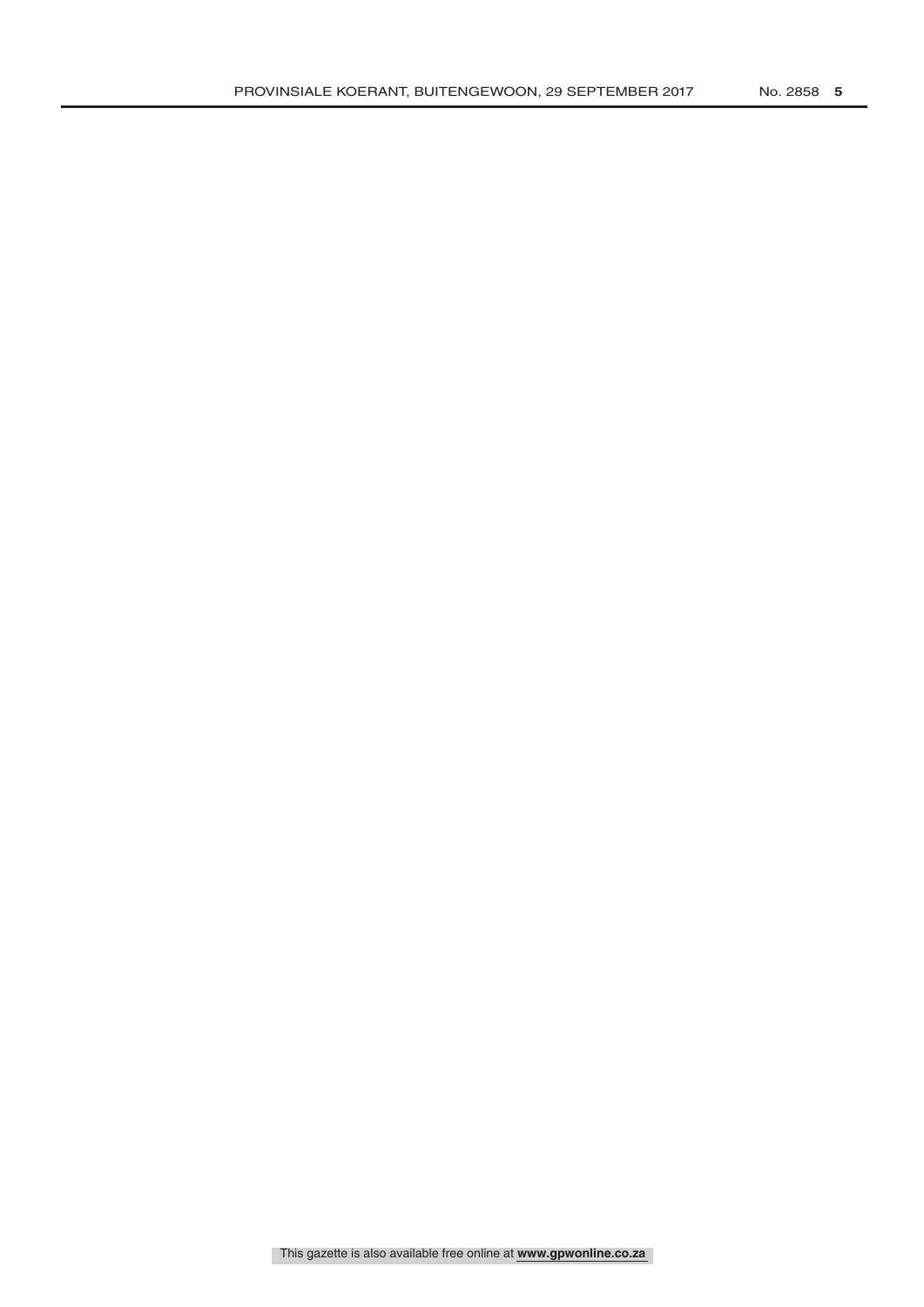This gazette is also available free online at **www.gpwonline.co.za**